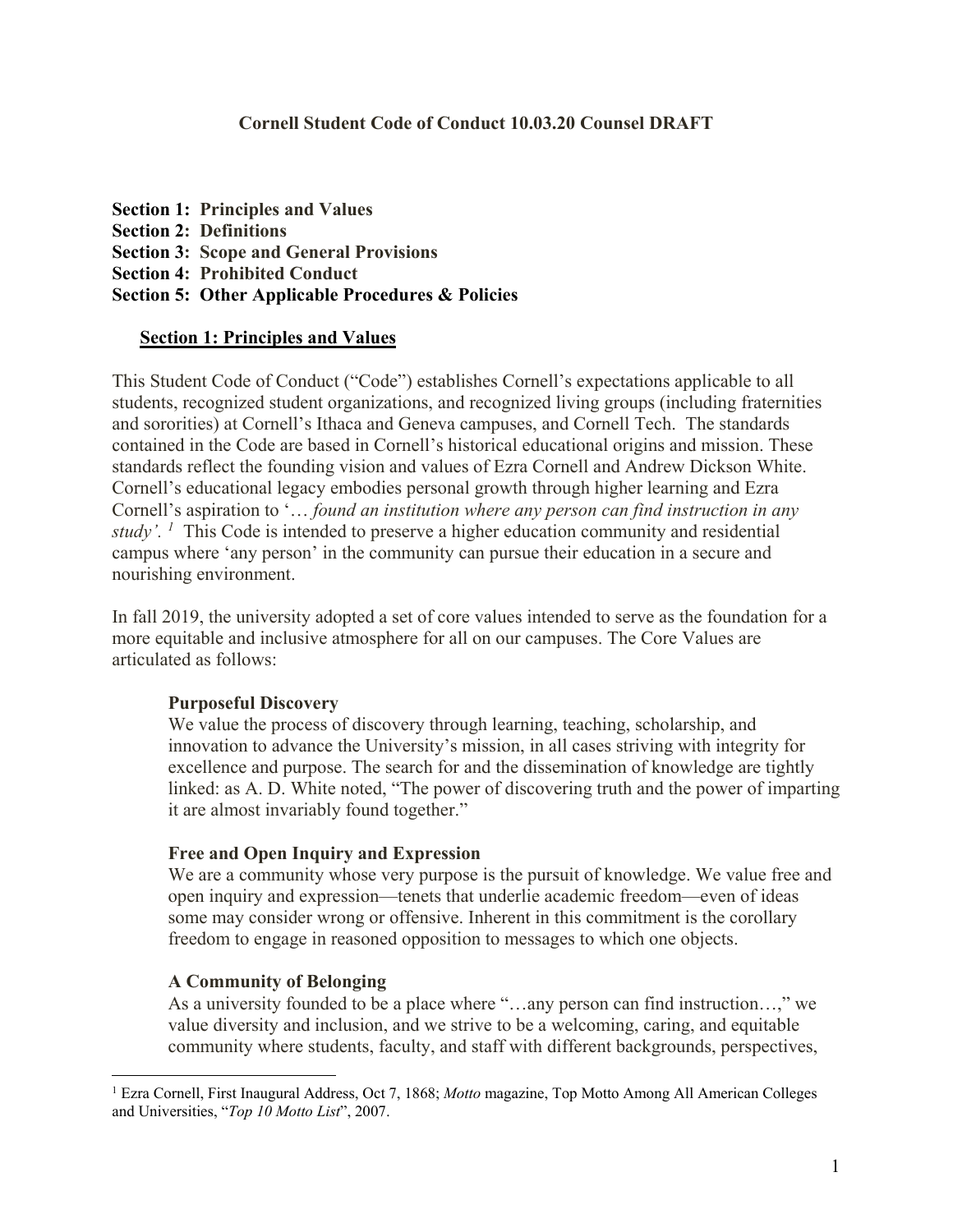abilities, and experiences can learn, innovate, and work in an environment of respect, and feel empowered to engage in any community conversation.

#### **Exploration across Boundaries**

Ezra Cornell embraced a vision that we would be a place to "…find instruction in any study." To that end, we value the importance of all academic disciplines and celebrate the power of connections among them.

#### **Changing Lives through Public Engagement**

As the land-grant institution of New York, with our main campus within the ancestral homelands of the Cayuga Nation and a long history of national and international connections, we value engagement in our community, our state, and the broader world, learning about their needs and strengths, and applying the knowledge we create for the benefit of society.

#### **Respect for the Natural Environment**

We value our role in advancing solutions for a sustainable future and we recognize the close relationship between people and the Earth, acting in ways to live and work sustainably.

This Code contains not only Cornell's conduct expectations and standards, but non-punitive educational objectives embodying opportunities to demonstrate growth from mistakes, restorative justice, and sanctions inclusive of and advancing Cornell's educational goals.

The principle of freedom and responsibility is central to Cornell University. Freedoms to teach and to learn, to express oneself and to be heard, and to assemble and to protest peacefully and lawfully are essential to academic freedom and the continuing function of the University as an educational institution. Responsible enjoyment and exercise of these rights include respect for the rights of all. Infringement upon the rights of others or interference with the peaceful and lawful use and enjoyment of University premises, facilities, and programs violates this principle. The Code is drafted to safeguard individual rights as well as those rights conferred by the University, reflecting its dedication to fairness in the treatment of all members of the university community. The University must also address misconduct when it unduly imposes upon the rights of others or compromises the effective operation of the University in the fulfillment of its educational mission.

Authority and administration of the Code and associated Procedures are vested with the *Vice President for Student and Campus Life (VP SCL),* in consultation with the elected Assemblies of the University. Student conduct matters are delegated to the Office of Student Conduct and Community Standards (OSCCS), overseen by the VP SCL or their designee. The conduct of University faculty and staff are separately addressed under policies and procedures applicable to employees of the University.

### **Section 2: Definitions**

The following definitions apply to the Code.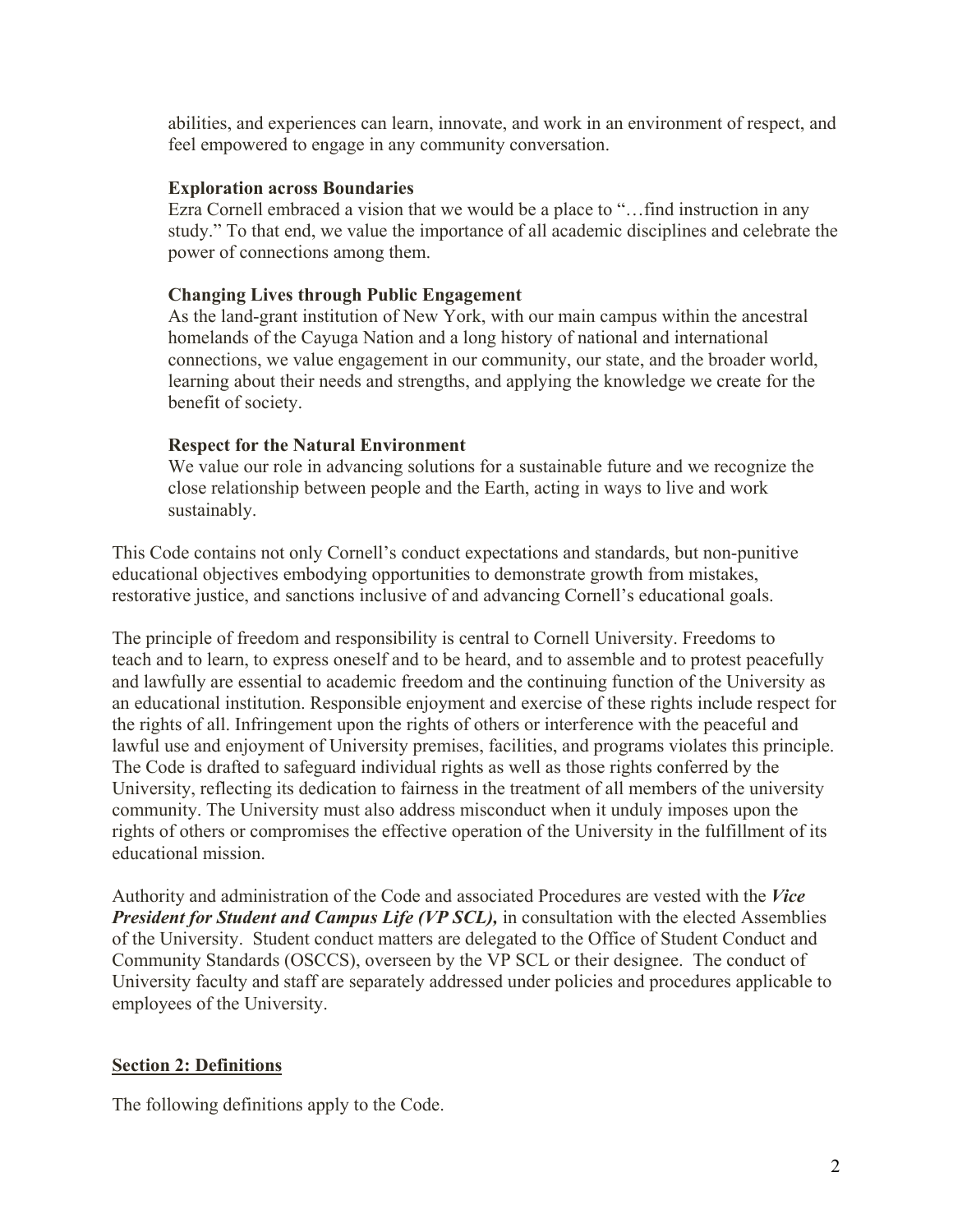- 1. The term "campus" includes property and space owned, leased, used, or controlled by Cornell; it also includes streets, sidewalks, and pathways adjacent to or in the immediate vicinity of the Cornell campus or property.
- 2. The term "University" means Cornell University, as well as any affiliated programs or virtual programs, computing, and spaces including, but not limited to, University programs in remote locations within or outside of New York or the United States.
- 3. The term "student" includes: Undergraduate, graduate, medical, veterinary, and professional students upon their commencement of attendance, defined as the earliest of: the first day of the term for which they were admitted; their first day residing in a university residence hall; the first day of a university-sponsored pre-orientation trip, activity, or academic program for which they are participating; or on the first day of a graduate assistantship for the first semester/term for which they were admitted. A student's status ends – with some exceptions noted in related Conduct Procedures – when a student withdraws or is withdrawn from the University, is dismissed (expelled) from the university, or they graduate.
- 4. Individuals participating in non-credit bearing programs or who attend class(es) on a noncredit basis, and individuals who attend class(es) at the University on a for-credit basis while still an elementary, middle, or high school student, or foreign equivalent, are not students for the purposes of the Code.

## **Section 3: Scope and General Provisions**

### **A. Jurisdiction:**

The Code covers behaviors by all Cornell students, University-recognized and registered student organizations and living groups (including fraternities and sororities). The Code generally applies to conduct on any campus of the University, on any other property used by it for educational purposes, or on the property of a University-related residential organization.

The Code applies to conduct that involves the use of University computing and network resources from a remote location, and to online behavior.

The Code will apply regardless of the location of the conduct when: (1) the behavior occurs in the context of a University program or activity; or (2) poses a threat to the University's educational mission or to the health or safety of individuals (whether affiliated with the University or not), the University community, or to the University's reputation.

The Code applies to Cornell students between terms regardless of whether the University is in session.

The final determination as to whether conduct is subject to this Code will be made by the VP SCL, or their designee.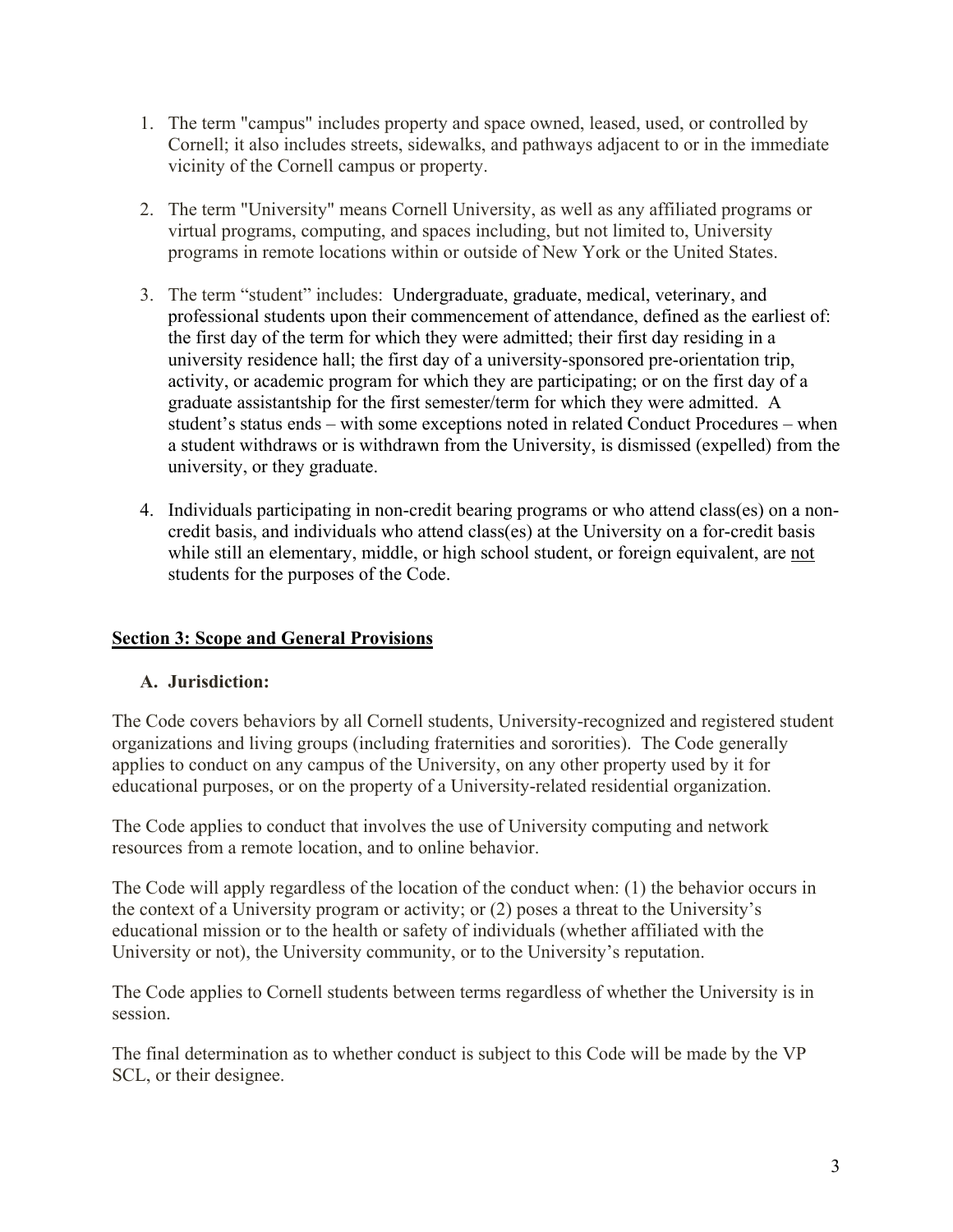Students are further required to inform their guests as to Cornell's behavioral standards and expectations.

## **B. Transcript Notations:**

**Transcript notations** related to Code proceedings, including during the pendency of a conduct matter or when a student withdraws with a conduct charge pending, will be made in accordance with the University Registrar's transcript notation policy [\(https://registrar.cornell.edu/grades](https://registrar.cornell.edu/grades-transcripts)[transcripts\)](https://registrar.cornell.edu/grades-transcripts).

**Disciplinary Record Reporting by OSCCS** is based on the seriousness of the underlying violation, with recognition of the educational and rehabilitative purpose of this Code. Towards that end, the following guidelines shall *generally* apply to such reporting:

- (1) minor offenses are not reported;
- (2) probationary status may be reported until the student graduates; or, if the student departs the university prior to graduation, then at the time of departure if the student has incurred no further Code violations;
- (3) suspension is reported until it has been fully served, the student has demonstrated oneyear of good conduct without subsequent Code violations, and the transcript notation of the suspension has been removed in accordance with the University Registrar's transcript notation policy;
- (4) expulsion is reported permanently.

## **C. Interaction with Criminal Proceedings:**

The Code does not govern criminal conduct, though criminal conduct can violate both the Cornell Student Code as well as criminal statutes. Accordingly, Code processes and criminal or civil processes may run concurrently where the alleged conduct implicates both the Code and local, state or federal criminal or civil statute(s) and ordinances. The determination of whether to continue or defer Code processes or proceedings rests with the VP SCL or their designee.

## **Section 4: Prohibited Conduct**

The Code, together with Procedures for the enforcement of the prohibited conduct comply with New York Consolidated Laws, Education Law – EDN §6430 for the maintenance of public order on Cornell's campus.

The conduct defined and set forth herein is prohibited and subject to applicable procedures adopted under this Code. It is also a violation for any person subject to the Code to attempt to commit any of the following violations:

- 4.1 Alcohol-Related Behavior
- 4.2 Assault and Endangerment
- 4.3 Bribery
- 4.4 Collusion
- 4.5 Disorderly Conduct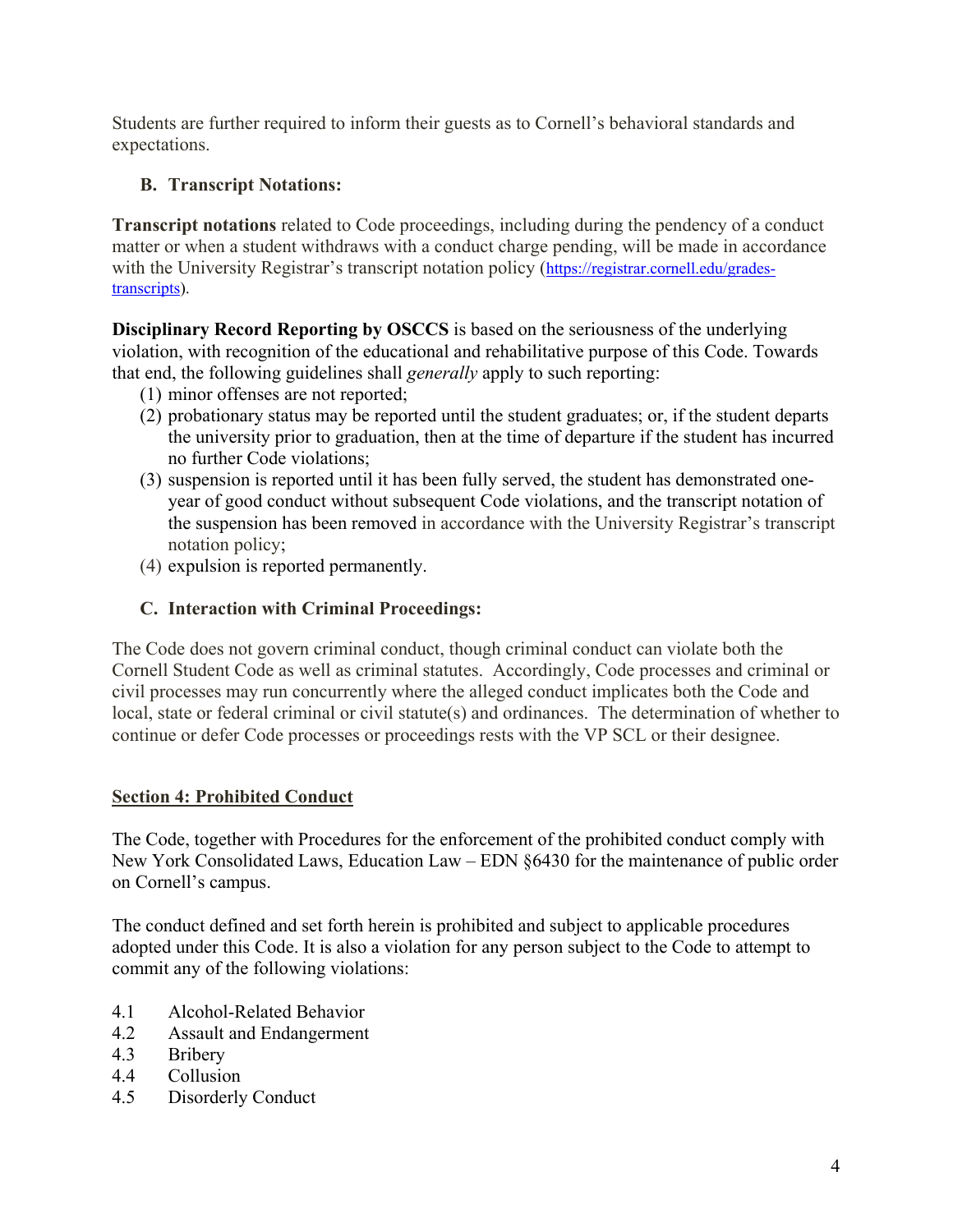- 4.6 Disruption of University Activities
- 4.7 Drug-Related Behavior
- 4.8 Failure to Comply
- 4.9 Fire Safety
- 4.10 Harassment
- 4.11 Hazing
- 4.12 Invasion of Privacy and Appropriation of Identity
- 4.13 Misconduct Related to Student Organizations or Groups
- 4.14 Misrepresentation
- 4.15 Obstruction with Code of Conduct Investigation and Adjudication Process
- 4.16 Property Damage
- 4.17 Public Exposure/Lewdness
- 4.18 Public Urination or Defecation
- 4.19 Theft and Intellectual Property Infringement
- 4.20 Unauthorized Entry or Use of Space
- 4.21 Violations of Public Law(s)
- 4.22 Weapons

In determining the appropriate sanctions for a violation of sections addressing assault and endangerment, harassment, and hazing, the decision-maker shall consider whether the behavior has been demonstrated to have been was motivated by a person's or group's age, race, ethnicity, creed, color, national origin, sexual orientation, military status, political affiliation, sex, gender identity or expression, disability, predisposing genetic characteristics, familial status, or marital status.

## **4.1 Alcohol-Related Behavior**

To unlawfully manufacture, distribute, dispense, possess, use, or sell alcohol, including, but not limited to:

- Selling or otherwise providing alcohol to an individual who is under the legal drinking age;
- Selling alcohol without a license;
- Consuming alcohol or possessing alcohol while under the legal drinking age;
- Possessing alcohol in unauthorized spaces regardless of age;
- Operating a motor vehicle under the influence of alcohol;
- Public intoxication.

### **4.2 Assault and Endangerment**

To engage or threaten to engage in conduct that does or can reasonably be expected to result in physical harm, or significant emotional or psychological harm, to a person, including, but not limited to:

• Any unwelcome physical contact, including but not limited to, striking, slapping, hitting, biting, punching, shoving, or kicking;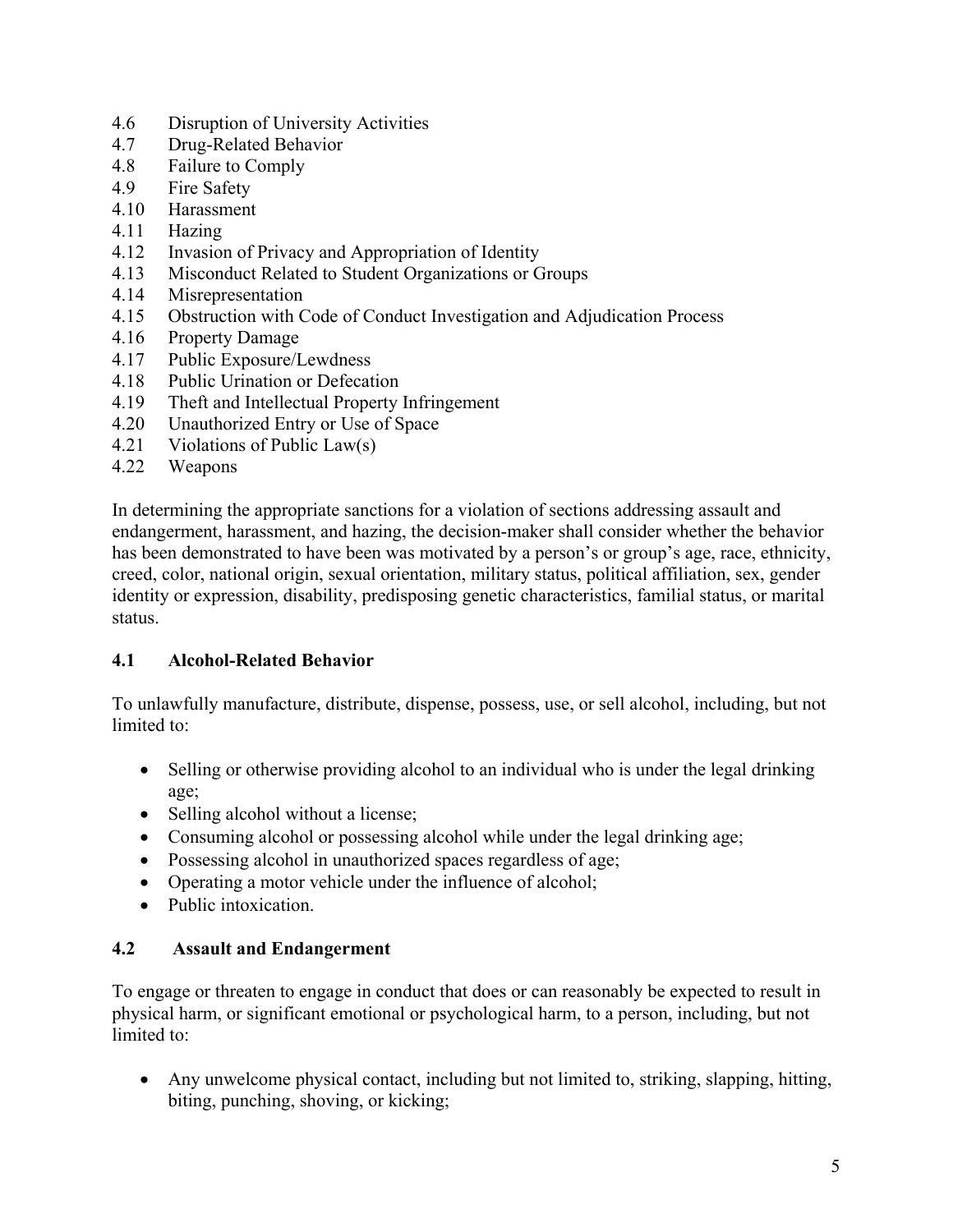- Any physical action that is objectively abusive, threatening, intimidating, or endangers the physical or mental health or safety of another person.
- Any action that threatens or endangers the physical or mental health or safety of any person or causes reasonable apprehension of such harm, including displaying a weapon, using firecrackers or flares, throwing or use of dangerous projectiles;
- To prevent a person from leaving a location (including part of the location, such as one part of the room) or to force a person to go to a location against their will. This is a violation whether accomplished through physical or psychological means.

# **4.3 Bribery**

To bribe a University employee or student for personal gain.

## **4.4 Collusion or Complicity**

To participate, aid or assist another person, including a guest invited to campus by the individual, to commit a violation of the Code.

# **4.5 Disorderly Conduct**

To intentionally cause or recklessly create a risk of disruption to the University community or local community, including, but not limited to:

- Violent or threatening behavior;
- Unreasonably loud or belligerent behavior;
- Obstruction of vehicular or pedestrian traffic.

## **4.6 Disruption of University Activities**

To disrupt or materially interfere with any instructional, research, service, judicial, or other University operation or function, including, but not limited to:

- Substantially obstructing or interfering with the lawful exercise of freedom of speech or freedom of peaceable assembly of any person or persons;
- Substantially obstructing the lawful use of, access to, or egress from University premises or portions thereof, or by making unauthorized entry upon or use of a University property or facility or by unlawfully remaining in or on the same;
- Intentionally obstructing or restraining the lawful participation of another person in an authorized activity or event, such as regular and special curricular activities, extracurricular activities, employment interviews, and recruiting activities.

# **4.7 Drug-Related Behavior**

To unlawfully manufacture, distribute, dispense, possess, use, or sell marijuana or any controlled substances, including prescription medication not prescribed to the user, as defined by state or federal law, including, but not limited to: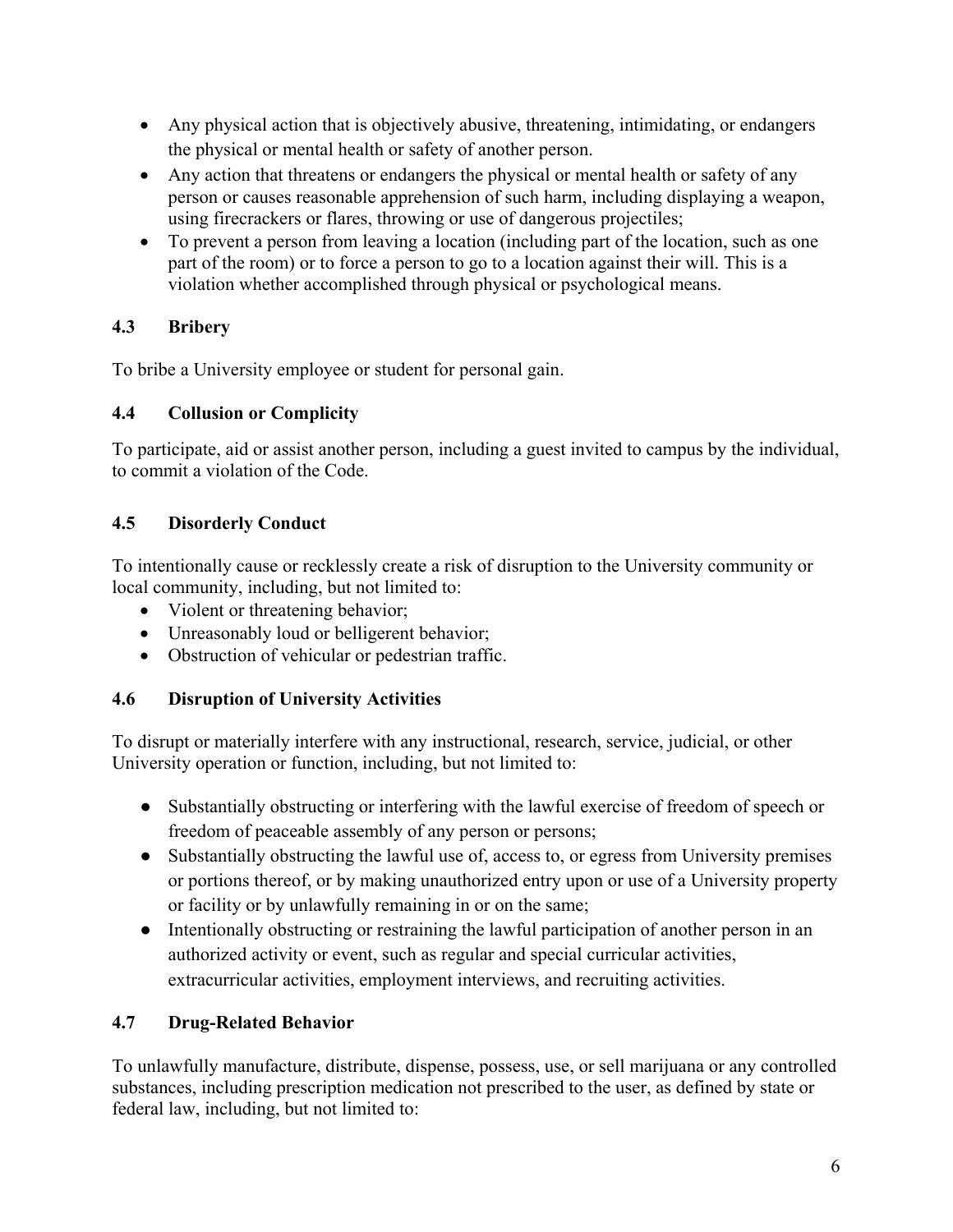- Possessing drug paraphernalia for the purposes of manufacture, distribution or dispensation of marijuana or any controlled substances;
- Operating a motor vehicle under the influence of marijuana or any controlled substance, including prescription medication not prescribed to the user.

## **4.8 Failure to Comply**

Failure to comply with:

- A lawful directive of a University official within the scope of that person's duties or employment;
- A policy or operational rule that has been duly promulgated by the University or any college, department, or unit thereof, whether or not the policy has been issued in the standardized University format, including life safety regulations and technology regulations.

## **4.9 Fire Safety**

- Intentionally or recklessly causing a fire that damages University or personal property or which causes injury;
- Failure to comply with the requirement that all persons must leave a University building after a fire alarm has sounded or other notice of evacuation has been given, whether or not a drill;
- Tampering with or improper activation of a fire alarm, fire hydrants, covering or otherwise compromising the proper functioning of a smoke detector or fire sprinkler, theft or improper use of a fire extinguisher;
- Possessing or using firecrackers or flare for any purpose other than vehicular safety.

## **4.10 Harassment**

Subjecting another person or group to uninvited or unwelcome behaviors that are abusive, threatening, intimidating, or humiliating, when the conditions outlined in (1) or (2) below, are present:

- 1. Submission to or rejection of such conduct is made, either explicitly or implicitly, a term or condition of an individual's participation in any of the University programs or activities or is used as the basis for an adverse decision affecting the individual; or
- 2. The subject conduct creates a hostile environment A hostile environment exists when the conduct unreasonably interferes with, limits, or deprives an individual from participating in or benefiting from the University's programs or activities. Conduct must cause unreasonable interference from both a subjective and an objective perspective. The fact that the conduct targets a group that has historically experienced discrimination may be relevant to a contextualized judgment about whether the conduct creates a hostile environment.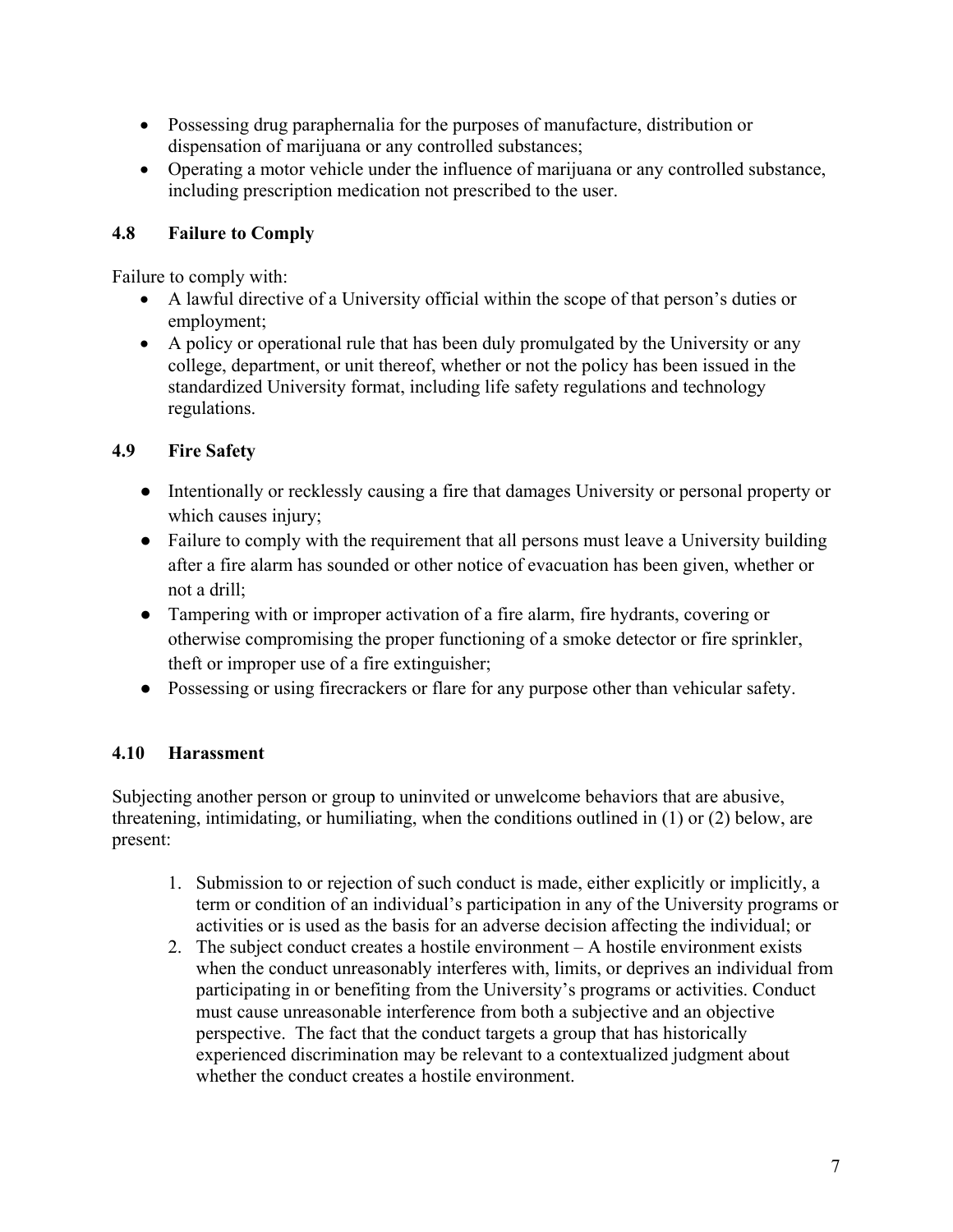Because of protections afforded by principles of free speech and academic freedom, expression will not be considered harassment unless the expression also meets one or both of the following criteria:

- it is meant to be either abusive or humiliating toward a specific person or persons; or
- it persists despite the reasonable objection of the person or person targeted by the speech.

Offensive conduct that does not by itself amount to harassment as defined above may be the basis for educational or other non-punitive interventions to prevent such conduct from becoming harassment if it were repeated or intensified. Mere disagreement with the political viewpoint or content of another's form of expression – as opposed to the means or manner by which the person communicates – shall not be the basis for any intervention, even a non-punitive one.

Actions that constitute stalking or sexual harassment as defined by Policy 6.4 ("Prohibited Bias, Discrimination, Harassment, and Sexual and Related Misconduct") shall be handled pursuant to

# **4.11 Hazing**

Hazing is any act that could reasonably be perceived as likely to risk mental, physical or emotional distress or harm as an explicit or implicit condition of recruitment, admission, or initiation into, or new or continued membership status within a group, team, organization, living group or academic group or cohort. Hazing can occur on or off campus. The individual subjected to hazing does not need to regard or identify the act as hazing. The fact that an individual does not object to and/or appears willing to participate in the activity, does not signify the conduct is not hazing. Examples of hazing include but are not limited to causing, encouraging, or compelling another person to:

- Undertake acts of servitude or menial tasks
- Damage or steal property or engage in other illegal acts
- Consume alcohol or drugs
- Consume unpalatable substances, or palatable substances to excess
- Undergo undue financial expenditures
- Engage in acts relevant to those of the group (for example practice or training activities), but in a manner that a reasonable person would consider excessive or dangerous
- Abuse, humiliate, degrade, or taunt another person or persons
- Subject any other person (including an existing member or cohort of existing members of the group) to any of the above activities

## **4.12 Invasion of Privacy and Appropriation of Identity**

To intentionally invade privacy or misappropriate property rights, by means of videotaping, photographing, audiotaping, or otherwise making any video, picture, or sound recording, or to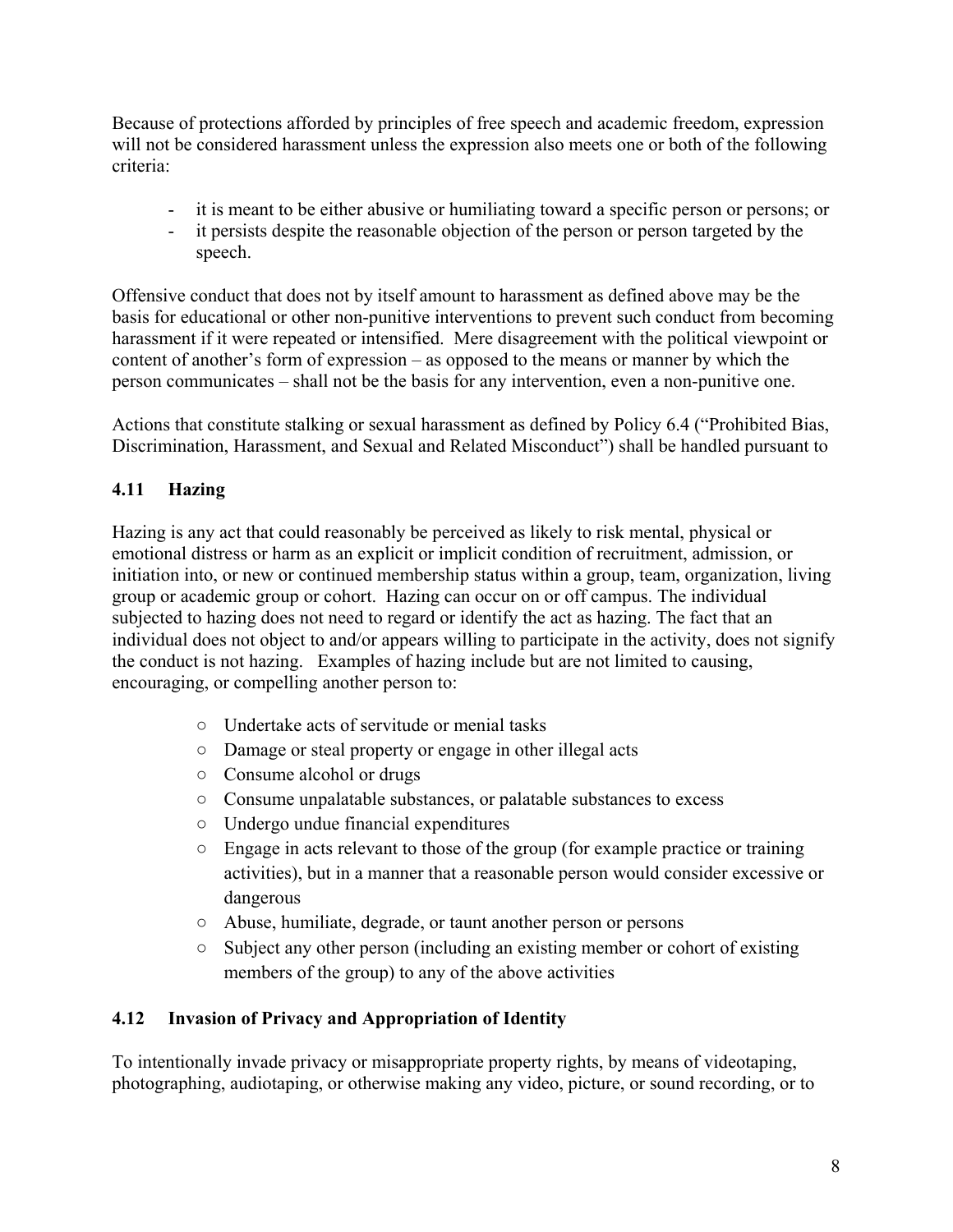appropriate, distribute, share, *or* use someone's likeness, identifying personal data, or documents without permission.

## **4.13 Misconduct Related to Student Organizations or Groups**

- To knowingly affiliate with groups, teams, or organizations that have had their University recognition or registration withdrawn, suspended or permanently revoked by the University for disciplinary reasons. The definition of affiliation includes joining, rushing, pledging or being involved in any activity that would normally be associated with being a member of such an organization. This applies to organizations that were created by members of a de-recognized organization in an attempt to continue its presence on campus. This prohibited conduct does not apply to unrecognized student groups who have never had University recognition or who are currently not recognized by the University because of non-disciplinary disbandment. However, known members of unrecognized student groups may be held accountable for prohibited conduct by these groups.
- To use age, race, ethnicity, creed, color, national origin, sexual orientation, military status, political affiliation, sex, gender identity or expression, disability, predisposing genetic characteristics, familial status, or marital status as a basis for exclusion from university or group activities on campus, except as permitted by University policy in accordance with federal law.
- Student groups or organizations (including fraternities and sororities) that engage in prohibited activities as defined under this Code, or that breach their formal agreements with the university for registration or recognition, may be held accountable under this Code and associated procedures.

# **4.14 Misrepresentation**

- To furnish false information to the University with intent to deceive;
- To use, create, sell, or possess forged, fraudulently altered, or falsified documents, electronic records, or permits;
- To claim falsely to represent the University or a University-registered organization;
- To access the documents or records of the University or person without authorization, whether physical or electronic (i.e., "hacking");
- To possess and use identification by a person who is under the legal drinking age if the date of birth on the identification would appear to make it legal for the user to consume alcohol.

# **4.15 Obstruction with Code of Conduct Investigation and Adjudication Process**

Obstruction or interference with, or failure to comply with, Code of Conduct processes, including, but not limited to:

● Falsification, distortion, or misrepresentation of information;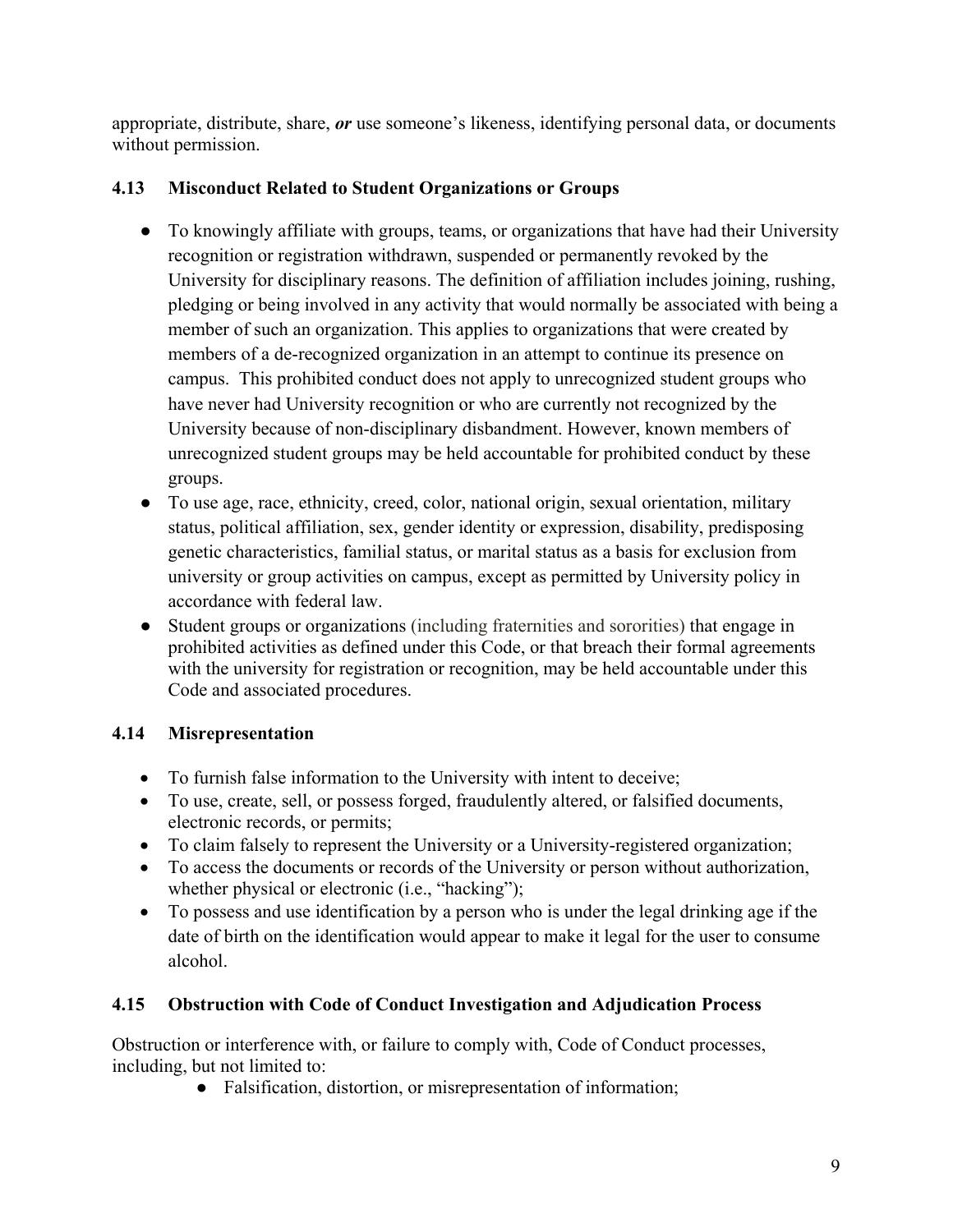- Failure to provide, destroying or concealing information related to a potential or actual Code violation;
- Attempting to discourage an individual's proper participation in, or use of, the campus conduct system;
- Harassment (verbal or physical) and/or intimidation of a member of a campus conduct body prior to, during, and/or following a campus conduct proceeding;
- Influencing, or attempting to influence, another person to commit an abuse of the campus conduct system;
- Retaliating against another person for participation in the Code process;
- Refusing to participate, without a substantial reason, as a witness in an investigation of or proceeding brought to enforce potential violations of this Code;
- Failure to comply with the sanction(s) imposed by the Code or other conduct policy, including Policy 6.4;
- Failure to comply with the terms of an agreement reached pursuant to an Alternative Dispute Resolution process, as provided in Code Procedures Section 15.

# **4.16 Property Damage**

Actions that result in or can be reasonably expected to result in damage to property, including electronic data, files, or other information. This includes property owned by the University, or other entities and individuals without regard to whether they are affiliated with the University.

# **4.17 Public urination or defecation**

To urinate or defecate in public.

# **4.18 Public Exposure/Lewdness**

To expose a private or intimate part of one's body in a lewd manner or commit any other lewd act in a public place which is not covered by Policy 6.4.

# **4.19 Theft and Intellectual Property Infringement**

To steal or knowingly possess stolen property or information, including by such acts as misappropriation of data or University funds, or to infringe upon another person's trademark, copyright, patent, or other intellectual property rights.

# **4.20 Unauthorized Entry or Use of Space**

To enter upon or make use of University or private property or facilities without authorization, including: